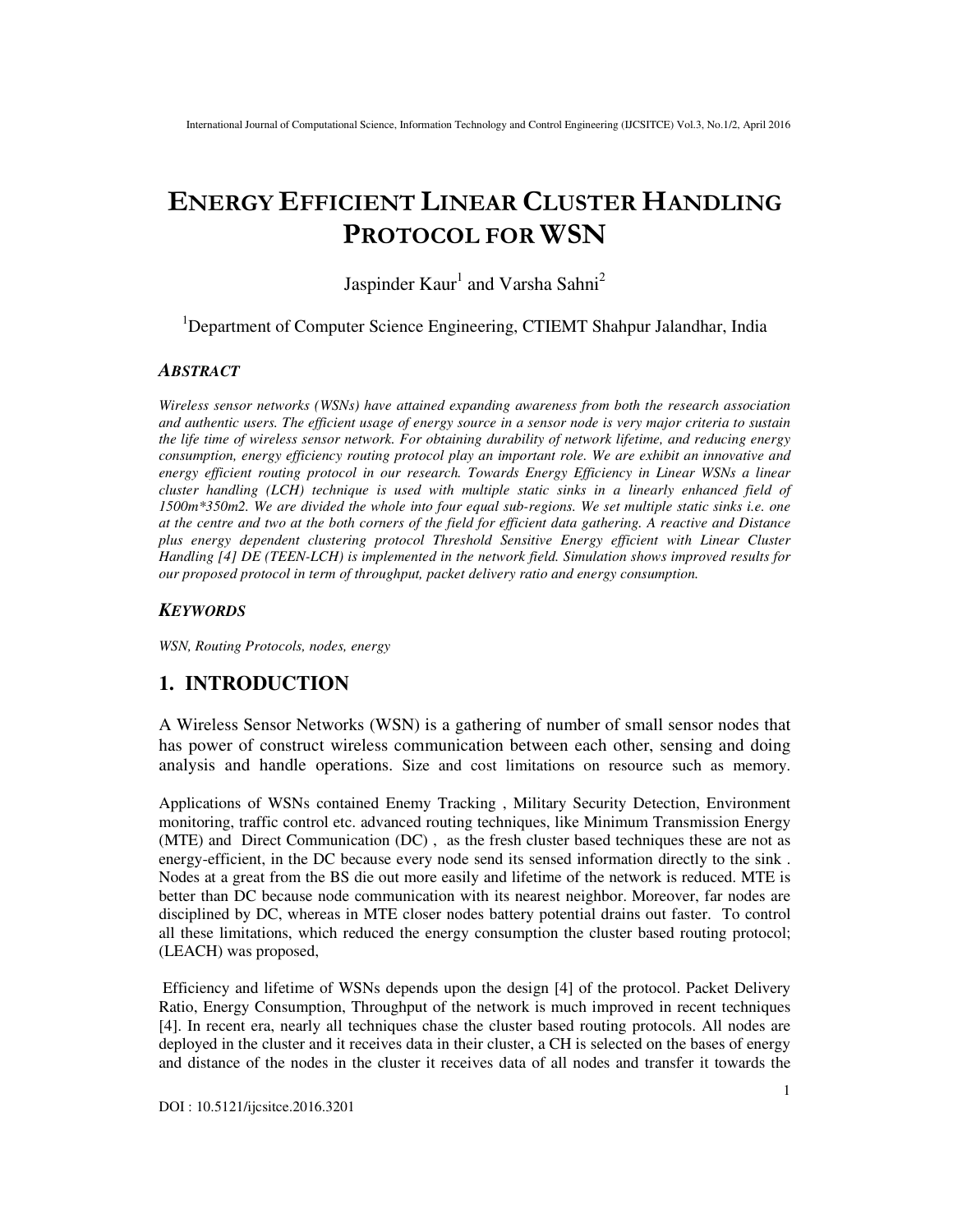base station in the form of data packets, from station end user can access it easily. To reduce the exhaustion of energy, data aggregation is executed by the CH. In this proposed scheme, extra data packets are sending to sink and existence of the network is enhanced.

In this paper, we establish a multi-sink protocol in a linearly enhanced field. We are deployed equal regions and equal number of nodes having similar quantity of energy in each region which formed homogenous network. While in our proposed protocol, multi-sink technique is used therefore, CHs in every region send their aggregated data to closest static sinks. Enhance the network lifetime and throughput of the network because of distribution of network into different regions and three static sinks on different places.

The next portion of the paper is order as follows: in section 2 described the related work. Section 3 described the motivation and points out the derivation of the recent works. The section 4 present about the proposed work. In section 5, simulations are discussed and different performance metrics are analyzed with their graphs. Then section 6 is about the conclusion of proposed technique.

# 2. **RELATED WORK**

This paper [1] carefully compares two different clustering protocols, namely LEACH and LEACH-C (centralized), using NS2 tool for many selected scenarios, and survey of simulation results against selected performance parameters with suspension and network lifetime being best among them. The paper will be finish by indicating the attention made from analyses of results about these protocols.

In this paper, [2] A General Self-Organized Tree-Based Energy-Balance routing protocol (GSTEB) is proposed by the authors , they are apply a procedure where, for each round, Sink allot a root node and forward this selection to all sensed nodes for makes a routing tree. eventually, each node chosen its parent by concede only itself and its neighbors' data, thus making GSTEB a dynamic protocol. Simulation results show that GSTEB shows a better results than other protocols in maintain energy consumption, thus increase the lifetime of WSN.

In this paper [3] the author for energy consumption concentrate on mainly driven over the survey of the hierarchical cluster-based available routing in Wireless Sensor Network . Low-Energy Adaptive Clustering Hierarchy (LEACH) protocol is a good hierarchical protocols use the feasibility model to control the energy consumption of WSN. Simulation results, from distance to the Base Station , shows the energy consumption over time of three nodes.

In this paper, [4] authors propose a new scheme for chooses the sensors cluster-heads based on the quantity of energy remaining after each round  $[(4), (5)]$ . As the least rate of energy for the choose d leader is purposive in advance and accordingly limiting its performance and nonstop correlative task, to ensure reliable performance of the whole network used the new hierarchical routing protocol is based on an energy restrict value threshold avoiding the formation of a group leader.

In [5] authors deliberate that in wireless sensor network research the Routing protocol of is the main issue , the routing protocols can be branched into flat and hierarchical routing protocol according to network topology, . From the essential ideas, the article describes many classic hierarchical routing protocols in detail, the advantages and disadvantages and applications.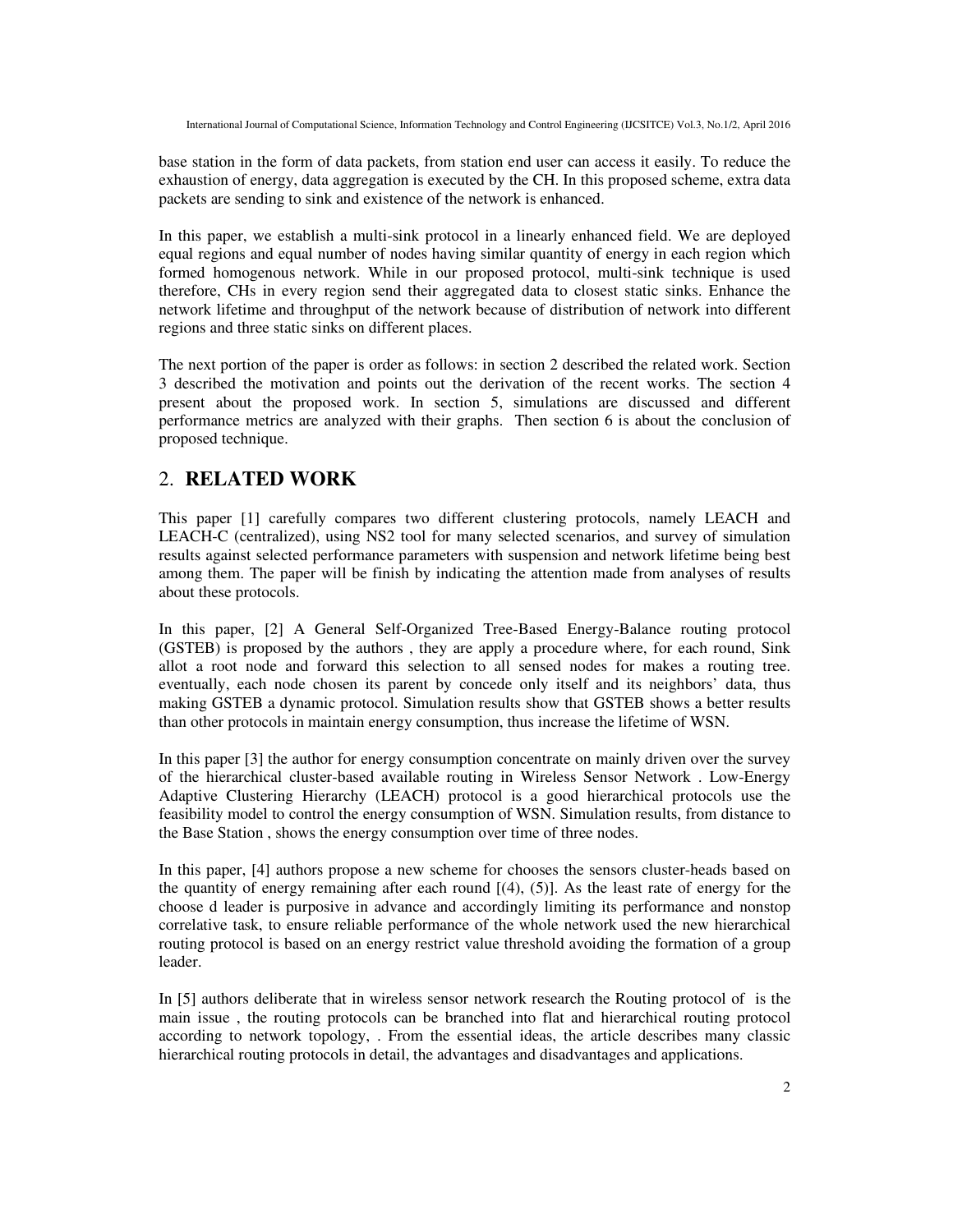In his paper, [6] the authors purpose Quadrature-LEACH (Q LEACH) for homogenous networks which increases network life-time, stability period, and throughput values.

In this paper [7], authors represent a scalable and energy efficient routing protocol, A New Linear Cluster Handling (LCH) [7]Technique Towards energy efficiency. In linear WSN in linearly enhanced field of 1000m\*2m with multiple static sinks. The whole linear field is separated into four equal sub-regions. For efficient data collection, place three static sinks i.e. two at the both corners and one at the centre of the field. There is types of routing protocols ,A proactive routing protocol Distributed Energy Efficient Clustering with Linear Cluster Handling (DEEC-LCH) is executed in the linear field. Moreover, a reactive protocol Threshold Sensitive Energy Efficient with same technique is also executed for the same scenario with three static sinks with different places. Simulation results shows better results for our proposed protocols as compared to basic DEEC and TEEN, in term of Throughput , network lifetime, and energy consumption.

# **3. MOTIVATION**

In favor of enhance the lifetime of network, there are used mostly two possible approaches. The first approach is to reduce the limit of data, but this would minimize the throughput. The second option is to extend the energy of sensor nodes that becomes the device pricier. The better related routing protocol as compared to DC and MTE, In the previous scheme [4]in a linearly enhanced field of 1000m\*2m<sup>2</sup> a linear cluster handling (LCH) scheme regarding Energy Efficiency in Linear WSNs with no. of static sinks on different places .They are divided the whole into four equal sub-regions. For efficient data gathering, they place three static sinks i.e. one at the centre and two at the both corners of the field. In our proposed protocol, we are chosen cluster head on the basis of energy and distance of nodes in each sub-region and advertisement is done by sink only in first round instead of in every round which is enhanced the network efficiency as compared to previous technique.

# **4.** T**HE PROPOSED PROTOCOL**

In this segment, we discus and implementation about our proposed protocol DE (TEEN-LCH) in which the CH is selected depend of DE ratio of the nodes in the network field. Description of DE (TEEN-LCH) is given in the following subsections.

| No. of Item description<br>specification | No. of Item description specification |  |  |  |
|------------------------------------------|---------------------------------------|--|--|--|
| <b>Simulation Area</b>                   | $1500m*350m2$                         |  |  |  |
| No. of nodes                             | 47                                    |  |  |  |
| <b>Channel type</b>                      | <b>Channel/Wireless Channel</b>       |  |  |  |
| <b>Simulation time</b>                   | $35.0$ sec                            |  |  |  |
| Antenna model                            | Antenna/Omni Antenna                  |  |  |  |
| Link Layer Type                          | LL.                                   |  |  |  |
| <b>Energy Model</b>                      | <b>Energy Model</b>                   |  |  |  |
| <b>MAC</b> type                          | Mac/802 11                            |  |  |  |
| Interface queue type                     | Queue/Drop Tail /Pri Queue            |  |  |  |
| radio-propagation<br>model               | Propagation/Two Ray Ground            |  |  |  |
| network interface type                   | Phy/Wireless Phy                      |  |  |  |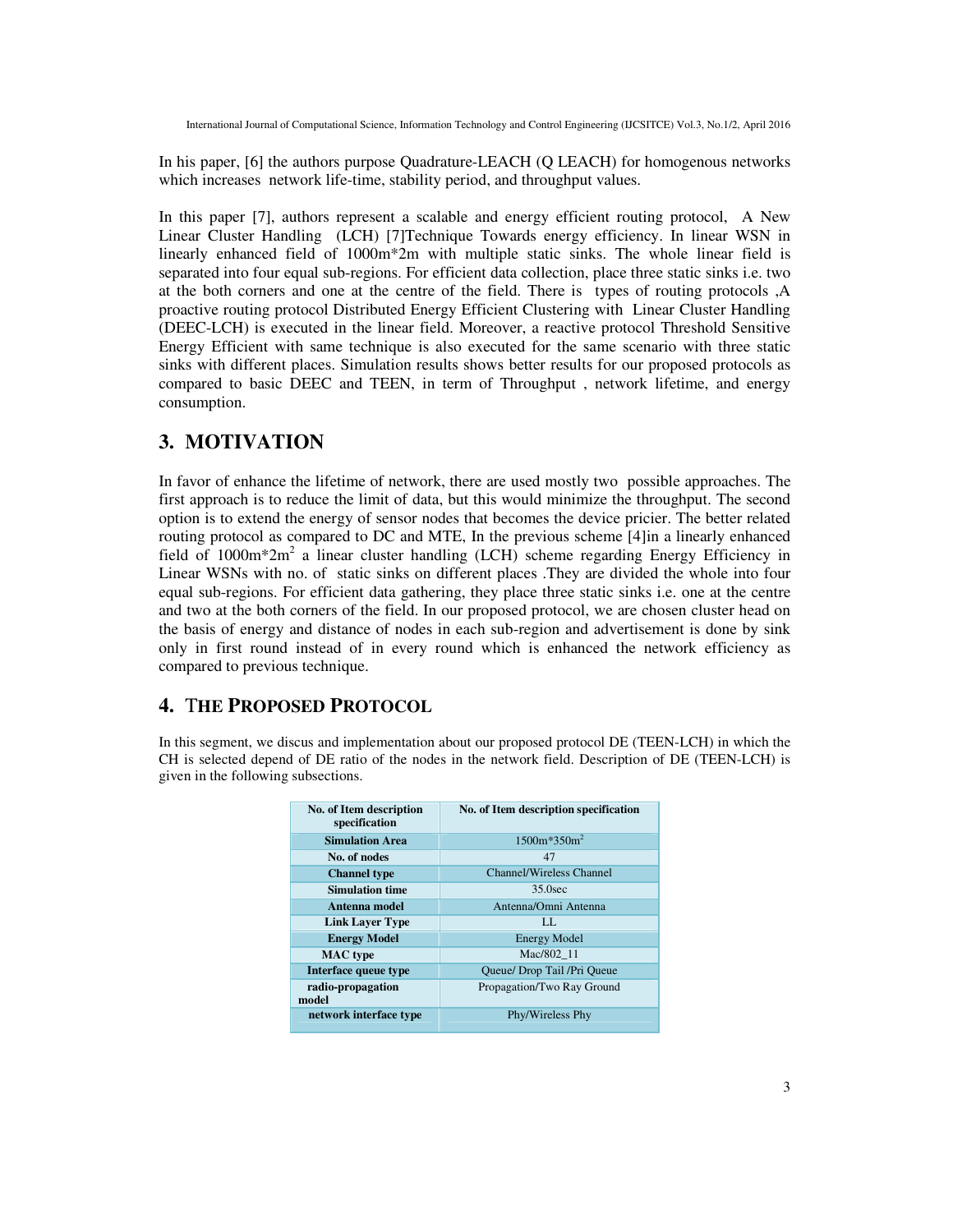#### **4.1 Region Formation**

In order to perform proper transmitting of data packets using multiple sinks, proposed protocol is linearly enhanced in the field of  $1500m \times 350m^2$ . We split whole network area into equal sized sub-regions. In each sub-region, an independent cluster is created and the cluster head is formed on the basis of ratio of energy and distance which eventually decrease the transmission distance as well as energy consumption.

#### **4.2 Deployment of Nodes and Sinks Position**

The major task behind sub-region formation is to employ nodes in the field in such a way that maximum field can be bounded by the nodes. Equal numbers of nodes are employed in each subregion. There are three base station are placed in the network, two at the both corners of the field and one at the middle of the field. In this way, CH receives sensed data of the nodes and sends it to its nearby sink in the field.



Fig 1: Region formation and Sink placement.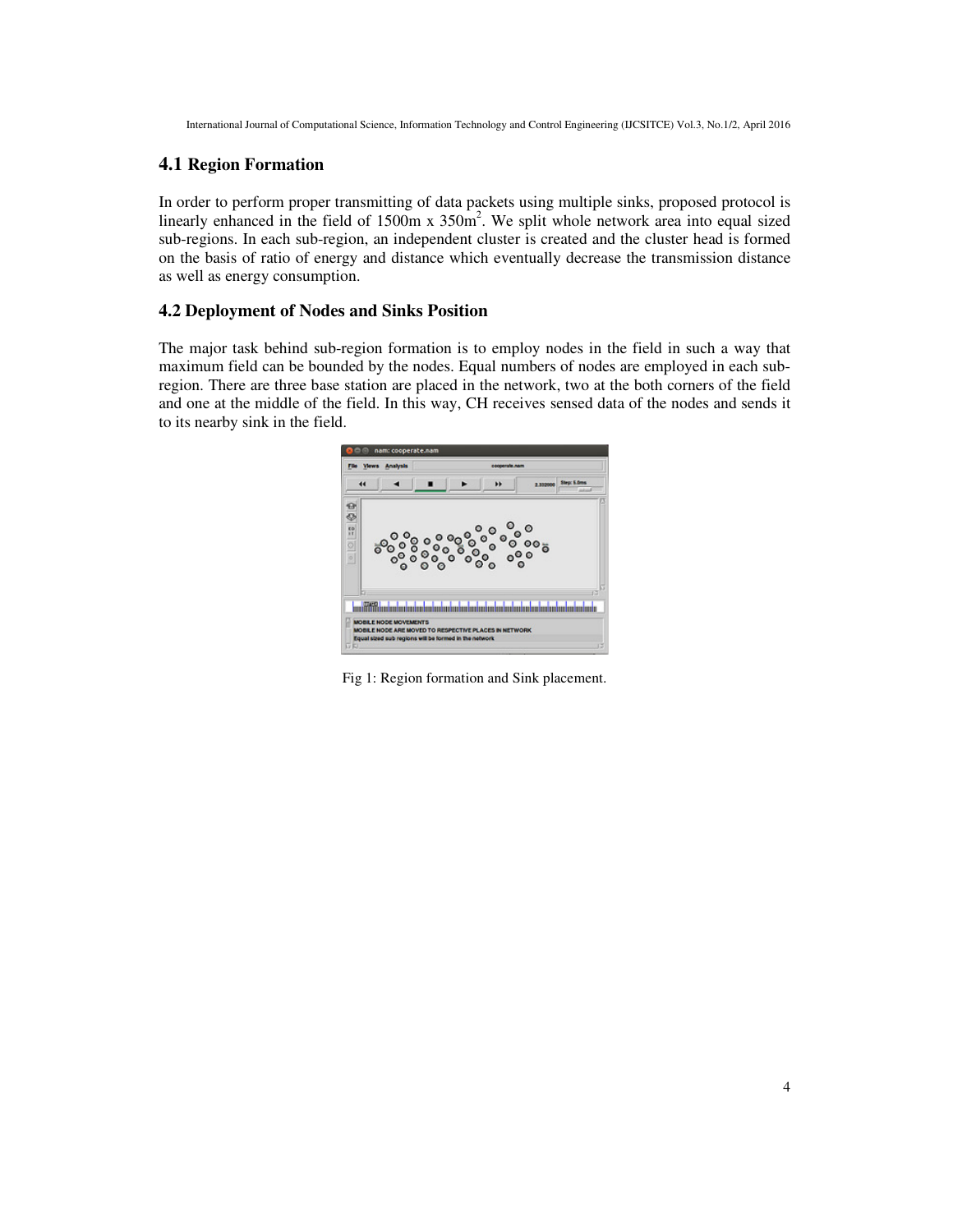## **4.3 Protocol operation**



The protocol working is divided into separate phases such as;

- Advertisement Phase
- Cluster setup phase
- Data transmission phase

## **4.4 Advertisement Phase**

The proposed protocol earns credit by implementation multi-sinks and cluster formation in each region, which result in extension of throughput and lifetime of the network. Every region's sinks broadcast Hello message to all nodes and the nodes reply with their location and energy information to the sink. The sink selects the cluster head for every next round by using this information.

## **4.5 Cluster phase setup**

Initially, when clusters are formed in a region, each node sends their location and energy information in the reply of sink's hello broadcast message, and then. The sink select the node as a cluster head whose energy is more and the distance is less from the sink.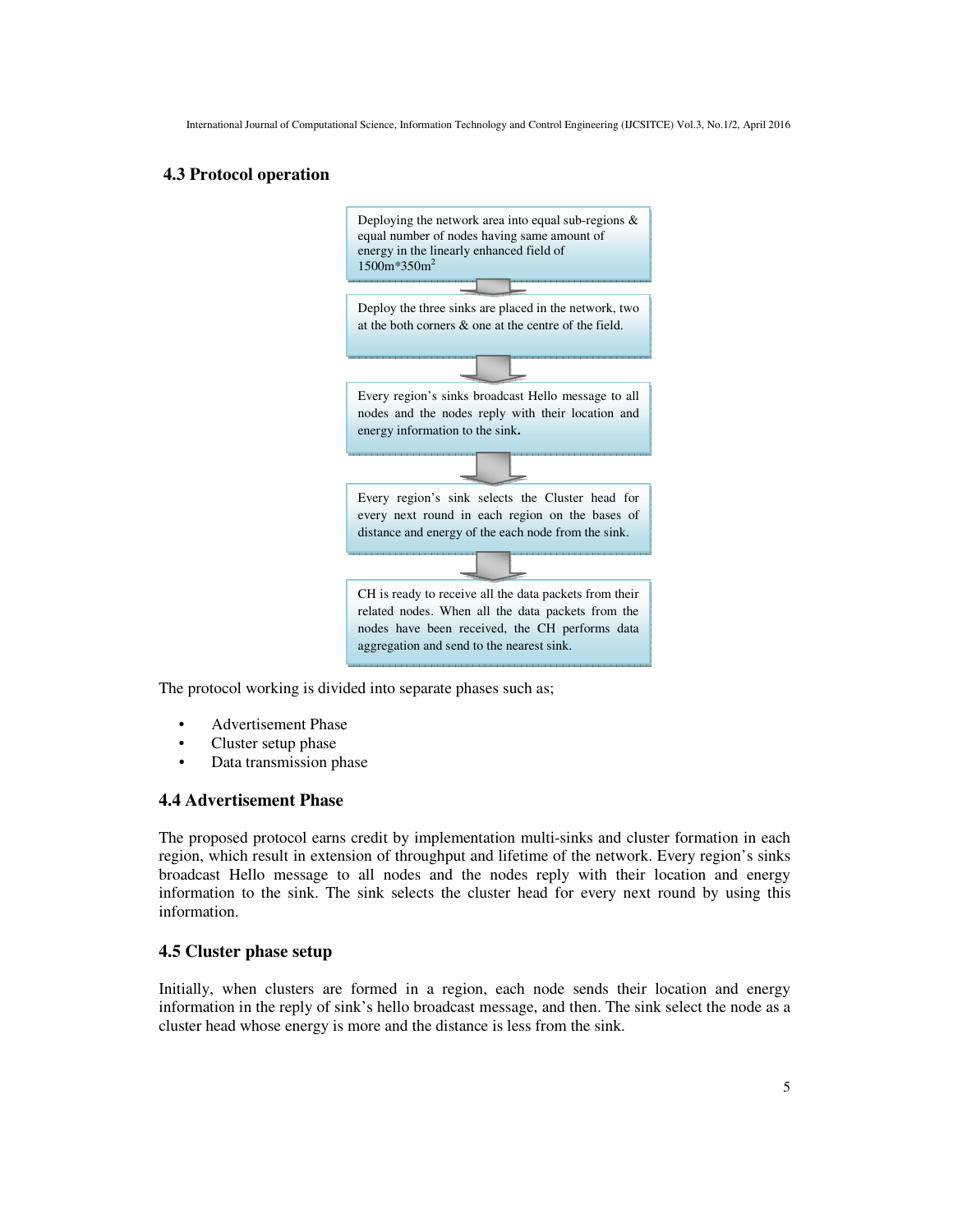## **4.6 Data Transmission**

Once sub-regions are formed and clusters are selected, then data transmission is started. CH is ready to receive all the data packets from their related nodes. When all the data packets from the nodes have been received, the CH performs data aggregation and send to the sink. As the Base Station is nearby every sub-region, so it requires low transmission energy. Same procedure is executed in every sub-region.



Fig 2: Cluster Setup and data transmission.

# **5. SIMULATION RESULTS**

Performance of proposed protocol DE (TEEN-LCH) is representing on the basis of different parameters. Whole region of  $1500x350m^2$  is divided into four sub-regions in which equal number of nodes is randomly deployed. Three sinks are placed in the network at different locations and Cluster Head of every sub-region sends data packets to its closest sink respectively.

## **5.1 Throughput**

Throughput is the average of data packets received at the destination (i.e. at base station). Throughput=received data\*8 / data transmission period



Fig 3: Throughput.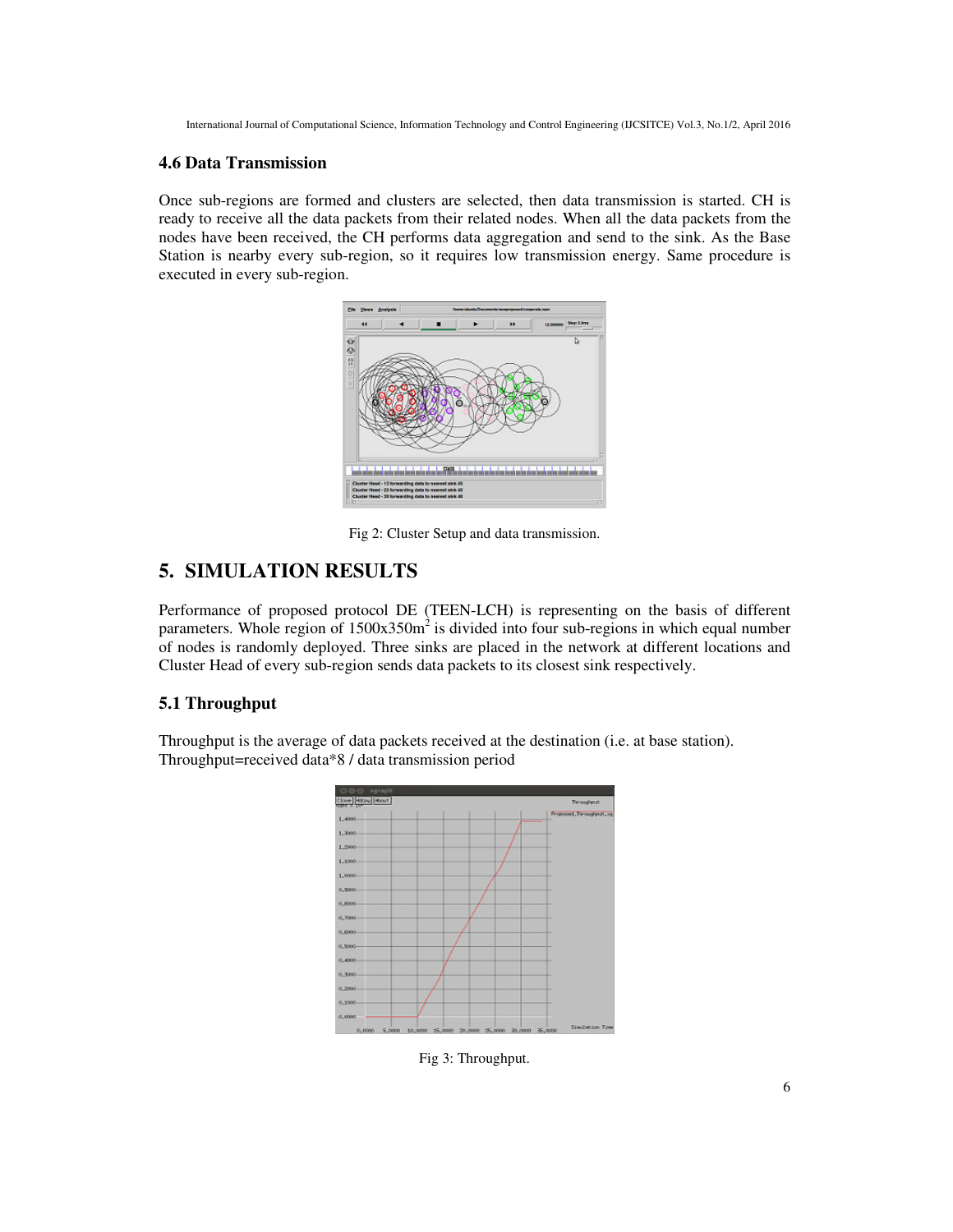| <b>TIME</b> | DE(TEEN-LCH)(THROUGHPUT) SEC |  |  |
|-------------|------------------------------|--|--|
|             |                              |  |  |
| $0-10$      | $\theta$                     |  |  |
| 12          | 108.544                      |  |  |
| 14          | 260.096                      |  |  |
| 16          | 425.984                      |  |  |
| 18          | 581.632                      |  |  |
| 20          | 706.56                       |  |  |
| 22          | 827.392                      |  |  |
| 24          | 974.848                      |  |  |
| 26          | 1073.15                      |  |  |
| 28          | 1234.94                      |  |  |
| 30          | 1398.78                      |  |  |
| 32          | 1400.83                      |  |  |
| 34          | 1400.83                      |  |  |

#### TABLE I.

# **5.2 Energy Consumption**

The energy consumption is the performance matrices that summation of used energy by all the nodes in the network field, where the energy utilization of a node is the aggregation of the energy used for transmission, along with sending, receiving, and idling. Assuming each transmission spend an energy unit, the whole energy exhaustion is equal to the total no. of data packets broadcast in the network field. Energy {exp \$ initial energy (\$i)-\$ final energy (\$f)}



Fig 4: Energy Consumption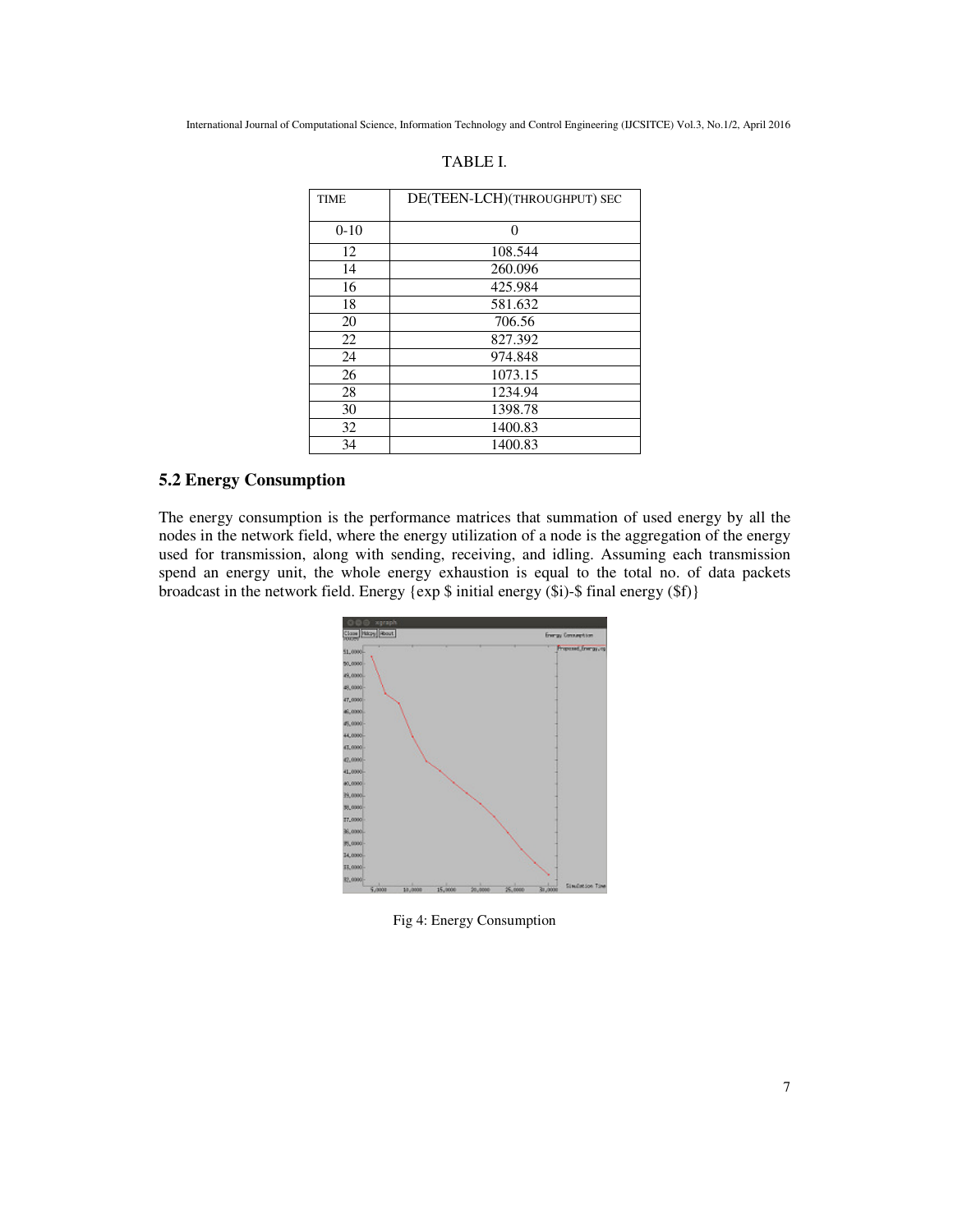| <b>TIME</b> | DE(TEEN-LCH) (ENERGY CONSUMPTION) JOULES |  |  |  |
|-------------|------------------------------------------|--|--|--|
| 4           | 50.6342                                  |  |  |  |
| 6           | 47.5383                                  |  |  |  |
| 8           | 46.7354                                  |  |  |  |
| 10          | 43.9388                                  |  |  |  |
| 12          | 41.9243                                  |  |  |  |
| 14          | 40.984                                   |  |  |  |
| 16          | 40.1595                                  |  |  |  |
| 18          | 39.2621                                  |  |  |  |
| 20          | 38.2221                                  |  |  |  |
| 22          | 37.0416                                  |  |  |  |
| 24          | 35.3813                                  |  |  |  |
| 26          | 34.4253                                  |  |  |  |
| 28          | 33.2566                                  |  |  |  |
| 30          | 31.5012                                  |  |  |  |

#### TABLE II.

## **5.3 Packet Delivery ratio**

It is represent as the ratio of no. of data packets received to the no. of data packets sent in the network to the sink. The larger value of the data packet delivery ratio means improved performance of protocol.



PDR= received\_packets / generated\_packets <br>  $\frac{600 \text{ N} \cdot \text{M}}{500 \text{ N} \cdot \text{M} \cdot \text{M}}$ 

Fig 5: Packet Delivery ratio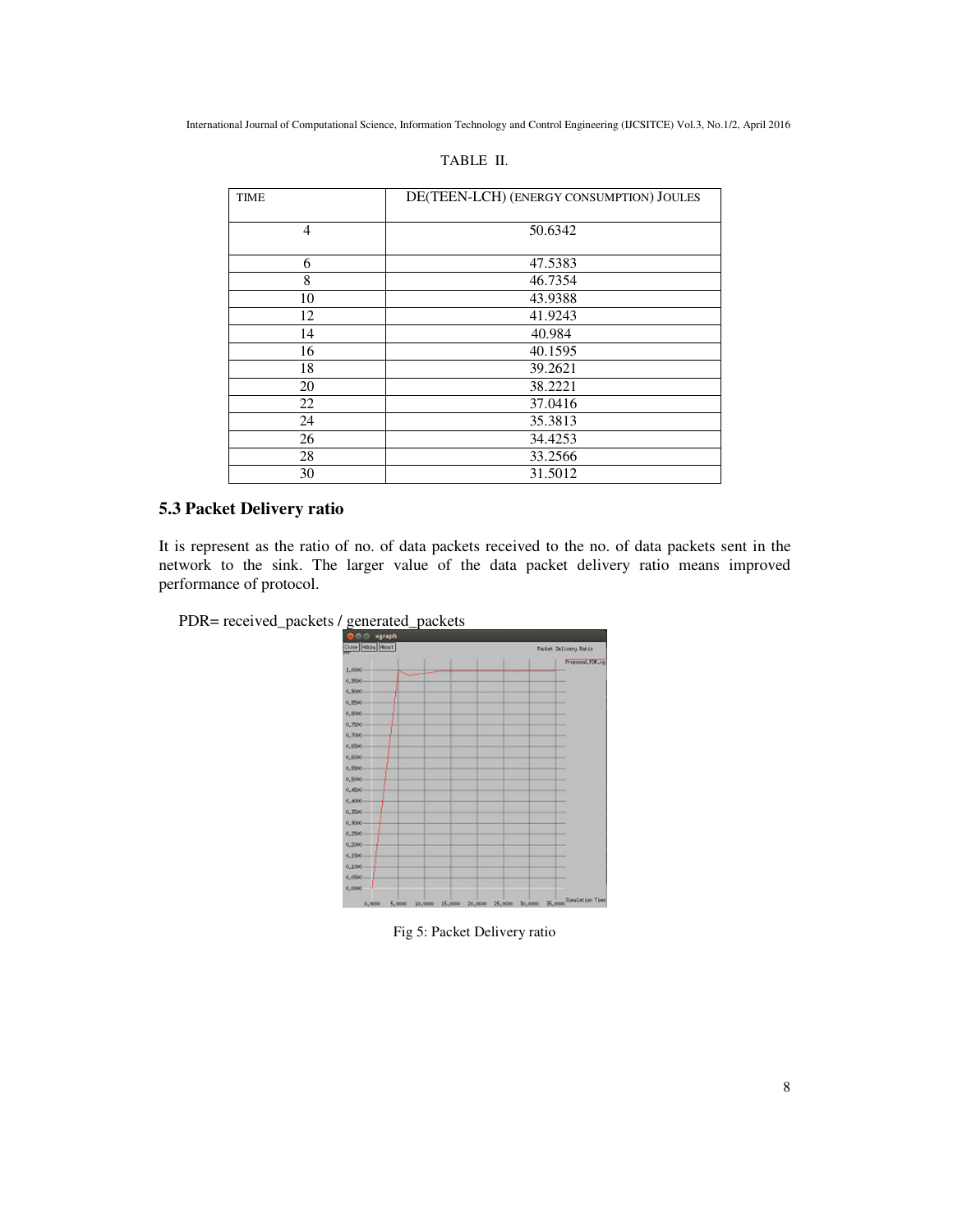| <b>TIME</b> | DE(TEEN-LCH)(PDR)<br>$\%$ |  |  |  |
|-------------|---------------------------|--|--|--|
| 0           | 0                         |  |  |  |
| 5           |                           |  |  |  |
| 7           | 0.974359                  |  |  |  |
| 9           | 0.982456                  |  |  |  |
| 11          | 0.986486                  |  |  |  |
| 13          | 0.99639                   |  |  |  |
| 15          | 0.997807                  |  |  |  |
| 17          | 0.998624                  |  |  |  |
| 19          | 0.998848                  |  |  |  |
| 21          | 0.999055                  |  |  |  |
| 23          | 0.999108                  |  |  |  |
| 25          | 0.999242                  |  |  |  |
| 27          | 0.998535                  |  |  |  |
| 29          | 0.99873                   |  |  |  |
| 31          | 0.998854                  |  |  |  |
| 33          | 0.998854                  |  |  |  |
| 35          | 0.998854                  |  |  |  |

| FABLE III. |  |
|------------|--|
|            |  |

# **6. CONCLUSION**

We proposed DE (TEEN-LCH) an energy-aware adaptive multi-sink routing protocol used in linearly enhanced field. In each region equal numbers of nodes are randomly deployed. Three sink are placed on the three different places in the network these sink receive data packets from their nearest nodes and CHs. We proposed a new DE (TEEN-LCH) an energy-aware adaptive multi-sink routing protocol used in linearly enhanced field. The CH is chooses by the each region's Base Station in every region for each round with the help of advertisement phase in which the sink is send hello message to the nodes and nodes reply with their location and energy information and then sink select the cluster head based on DE ratio. In the same way, results present that the proposed strategy increases the packet delivery ratio and improves the throughput. In future, we are interested to implement mobile sinks with chain based routing.

## **7. AKNOWLEDGMENT**

The authors say to thank the faculty members for their continued support and feedback from the computer science department at CTIEMT, Jalandhar.

# **REFERENCES**

- [1] Geetha. V., Pranesh.V. Kallapur, Sushma Tellajeera," Clustering in Wireless Sensor Networks: Performance Comparison of LEACH & LEACH-C Protocols Using NS2" ELSEVIER Procedia Technology 4 ( 2012 ) 163 – 170
- [2] Zhao Han, Jie Wu*, Member, IEEE*, Jie Zhang, Liefeng Liu, and Kaiyun Tian, "A General Self-Organized Tree-BasedEnergy-Balance Routing Protocol" IEEE TRANSACTIONS ON NUCLEAR SCIENCE, VOL. 61, NO. 2, APRIL 2014
- [3] Shanthi Dr. E.RamaDevi "A Cluster Based Routing Protocol in Wireless Sensor Network for Energy Consumption" Int. J. Advanced Networking and Applications Volume: 05, Issue: 04, Pages:2015-2020 (2014) ISSN : 0975-0290